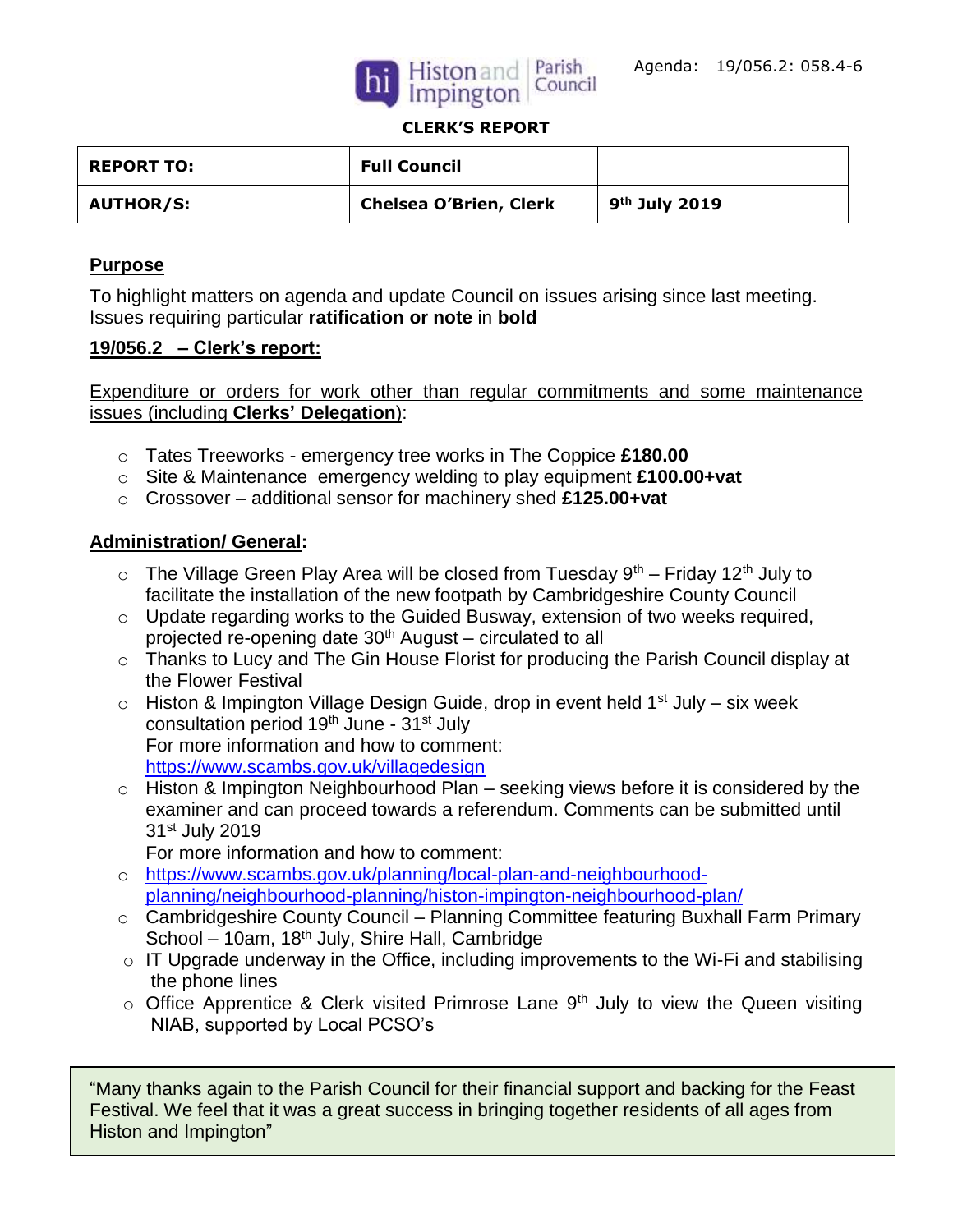## **Meetings / Training:**

- o Clerk and Cllr Farrell met with County Officer and Contractors re – new footpath in the Village Green Play Area
- $\circ$  Chair/Clerk catch up meeting held 25<sup>th</sup> June, 9<sup>th</sup> July
- o Cllrs Farrell and Cahn attended 'Shape the Vision' conference 28th June
- $\circ$  Head Groundsman visited Impington Village 9<sup>th</sup> July to advise on pitch maintenance

### **Staff matters and holiday/TOIL dates:**

- $\circ$  Office hours. The office is open Monday Thursday 9.30am 12.30pm and Tuesdays 2pm – 4pm. Other times are by appointment
- $\circ$  Apprentice Business Administrator started 1<sup>st</sup> July, email: [admin@hisimp.net](mailto:admin@hisimp.net)
- o Work has commenced painting the containers in the compound
- o Planting outside the office being re-located to the Recreation Ground play area, due to be grass seeded September
- o New resident of Histon and regular early morning visitor to the Recreation Ground stunned our Head Groundsman with this masterpiece (yes he painted it!), inscribed with:

'The first person who spoke to me when I moved to Histon'

**For Decision:** To agree Head Groundsman to work Bank Holiday Monday 26<sup>th</sup> August due to rescheduling of cricket matches to facilitate Friends of The Rec event at the Recreation Ground on 5th July. Agreement required from Council as per Contract of Employment.

*Any Bank Holidays worked will be paid for in accordance with these Terms & Conditions of Employment, if and only if agreed in advance by the Council*

### **Annual Leave:**

ABA: 22<sup>nd</sup> -23<sup>rd</sup> July/ 27<sup>th</sup> August – 3<sup>rd</sup> September OM:  $w/c$  22<sup>nd</sup> July + 29<sup>th</sup> July GO: 13<sup>th</sup> July AG: w/c 12<sup>th</sup> August

## **Visitors to the Office:**

Cllrs Payne, Farrell, Butcher, Carrington, Davies, Gordon and Ing Bowls & Cricket clubs representative Youth Worker Residents: o overhanging vegetation Pages Close and Clay Close Lane

 $\circ$  looking for a venue to hire Contractors:

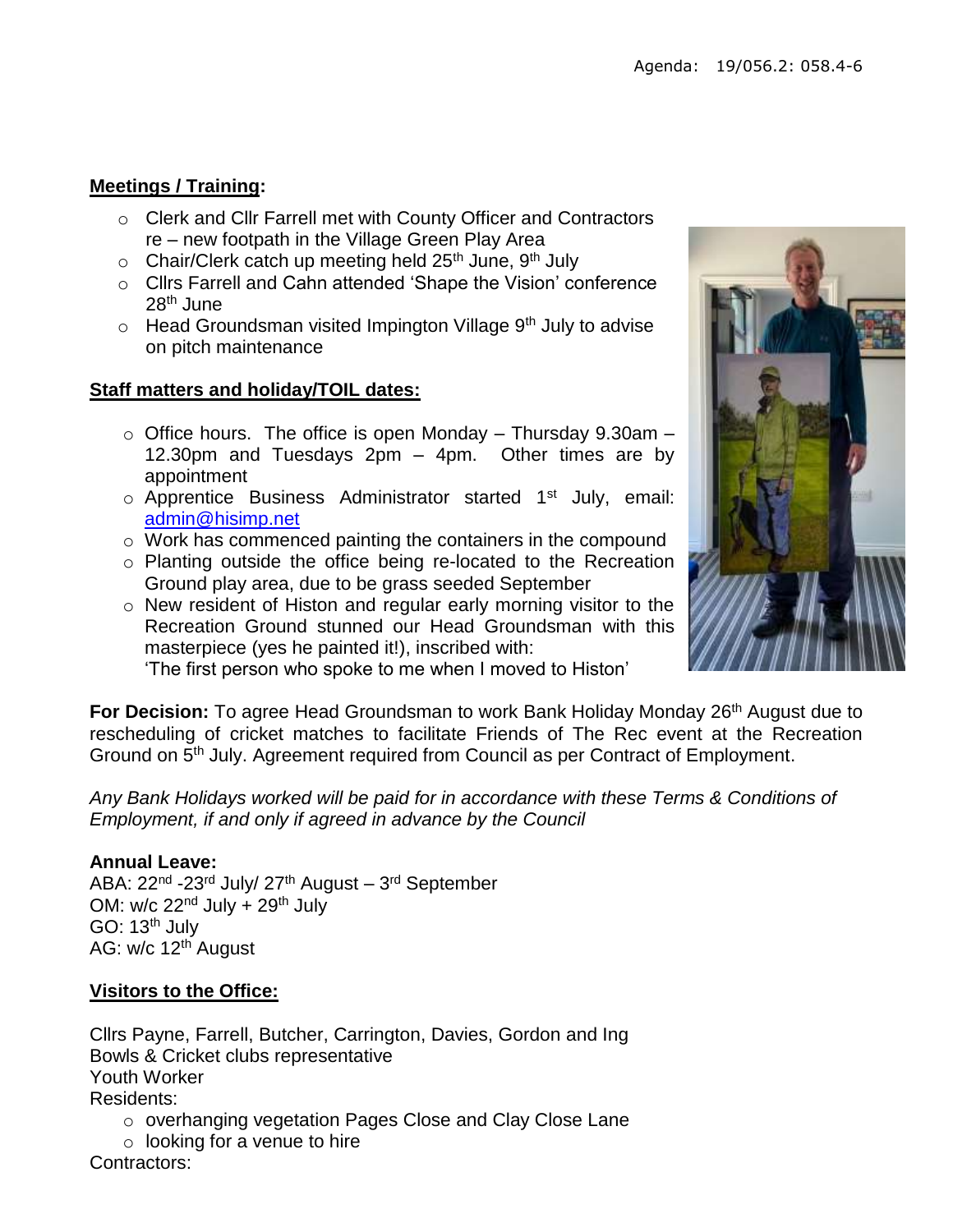- o Electricity for new shed (Trishaw)
- o IT Upgrade
- o CCTV/Security
- o Highways/Rec Car Park

**Please let Clerk know your holiday dates** as this greatly aids arrangements in the Council diary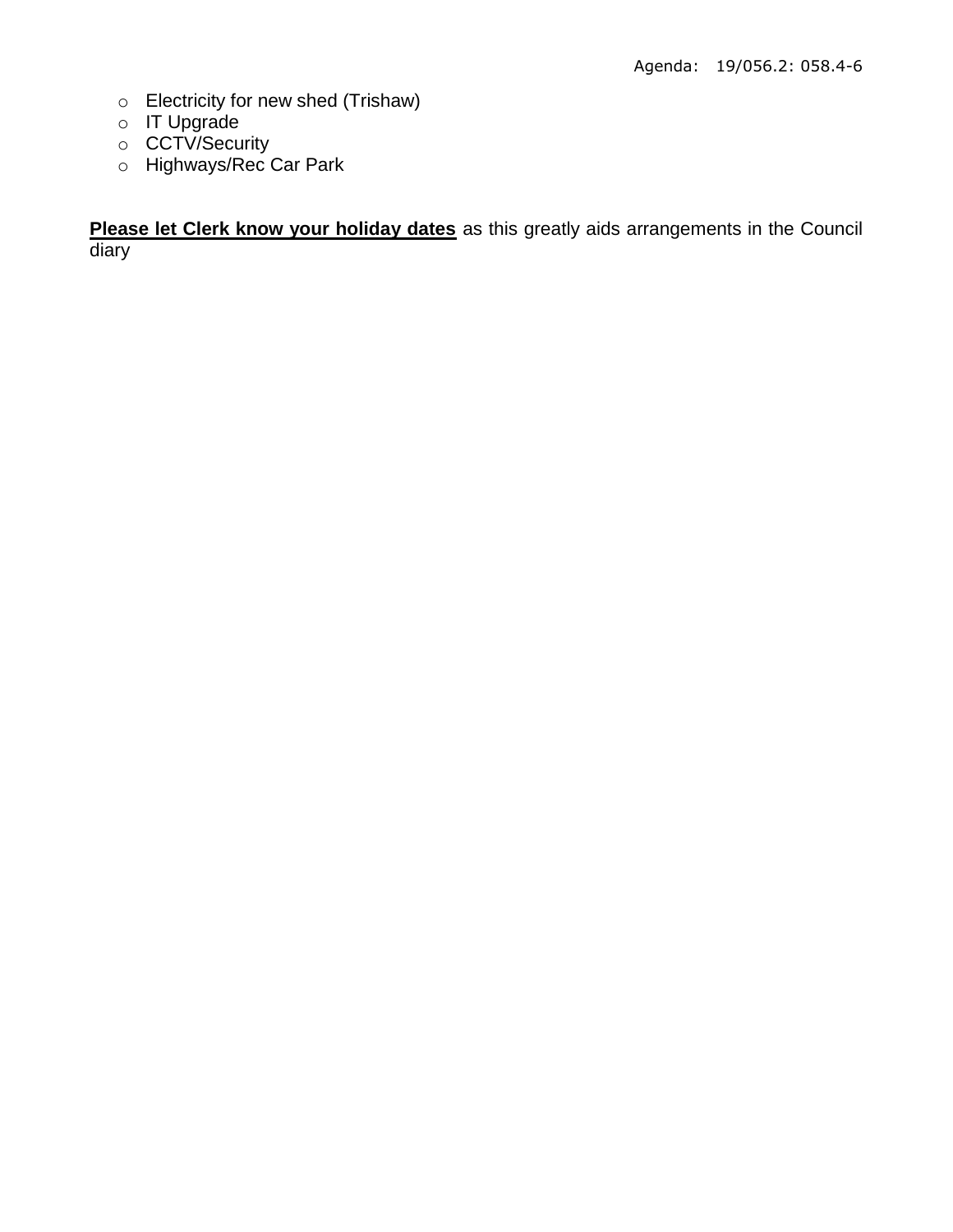

| <b>REPORT TO:</b> | <b>Full Council</b>                | 9 July 2019 |
|-------------------|------------------------------------|-------------|
| <b>AUTHOR/S:</b>  | Lynda Marsh, Office<br>Manager/RFO |             |

# **Purpose**

To list accounts paid by delegated approval, and payment of outstanding accounts

o Accounts paid by delegated approval – to note only:

| <b>Expenses paid by DDR</b> |                                                                                                               |        |       |        |                                                      |
|-----------------------------|---------------------------------------------------------------------------------------------------------------|--------|-------|--------|------------------------------------------------------|
| <b>Beneficiary</b>          | Description                                                                                                   | Net    | Vat   | Gross  | Cost Centre                                          |
| Unity Trust Bank            | Service charge                                                                                                | 45.75  |       |        | 45.75 Finance & Legal                                |
| Sharp - Copy IT             | Copier reading                                                                                                | 82.66  | 16.53 |        | 99.19 Administration                                 |
| <b>Onecom</b>               | Telephone and broadband - June                                                                                | 75.71  | 15.14 |        | 90.85 Administration                                 |
| London Fuel Ltd             | Unleaded fuel                                                                                                 | 31.10  | 6.22  |        | 37.32 Recreation,<br>Environment                     |
| Barclaycard                 | Replacement defibrillator pads, keyboard,<br>phones; bags for grass collection, trolley<br>(High St & Beyond) | 209.77 | 38.76 |        | 248.53 Recreation,<br>Administration,<br>Environment |
| Total                       |                                                                                                               | 444.99 | 76.65 | 521.64 |                                                      |

|                                        | <b>Accounts for Approval</b>                                     |            |       |       |                                       |
|----------------------------------------|------------------------------------------------------------------|------------|-------|-------|---------------------------------------|
| <b>Expenses paid by</b><br><b>BACS</b> | Description                                                      | <b>Net</b> | Vat   | Gross | Cost Centre                           |
| <b>Roger Hovells</b>                   | Office cleaning                                                  | 30.00      |       |       | 30.00 Administration                  |
| Print-Out                              | Feast posters, High St & Beyond flyers &<br>posters              | 32.40      | 4.40  |       | 36.80 Administration,<br>Environment  |
| <b>CSA Cleaning</b><br>Equipment       | Wash room supplies                                               | 33.22      | 6.65  |       | 39.87 Recreation                      |
| <b>CBS Office Supplies</b>             | Stationery                                                       | 37.52      | 7.50  |       | 45.02 Administration                  |
| <b>NSALG (Allotment</b><br>Society)    | Annual subscription                                              | 55.00      | 11.00 |       | 66.00 Environment                     |
| CAPALC                                 | Share the Vision' training - Cllrs Farrell &<br>Cahn             | 100.00     |       |       | 100.00 Administration                 |
| Site & Maintenance<br><b>Services</b>  | Weld play equipment (Rec)                                        | 100.00     | 20.00 |       | 120.00 Recreation                     |
| <b>Scamblers</b>                       | Repairs to Allett Regal Mower                                    | 103.07     | 20.61 |       | 123.68 Recreation                     |
| Ridgeons Ltd (Huws<br>Gray)            | Topsoil, concrete mix                                            | 133.90     | 26.78 |       | 160.67 Recreation                     |
| <b>Ben Burgess</b>                     | Hedge cutter - repairs, service and new<br>blades                | 135.96     | 27.19 |       | 163.15 Recreation                     |
| <b>ESPO</b>                            | Office supplies, litter picking equipment                        | 148.85     | 29.77 |       | 178.62 Administration,<br>Environment |
| <b>Tates Treeworks</b>                 | The Coppice - emergency works                                    | 180.00     |       |       | 180.00 Environment                    |
| <b>Illiffe Print Ltd</b>               | Newsletter                                                       | 481.40     |       |       | 481.40 Administration                 |
| <b>Proludic Ltd</b>                    | Replacement spring and fixings for play<br>equipment (The Green) | 442.79     | 88.56 |       | 531.35 Recreation                     |